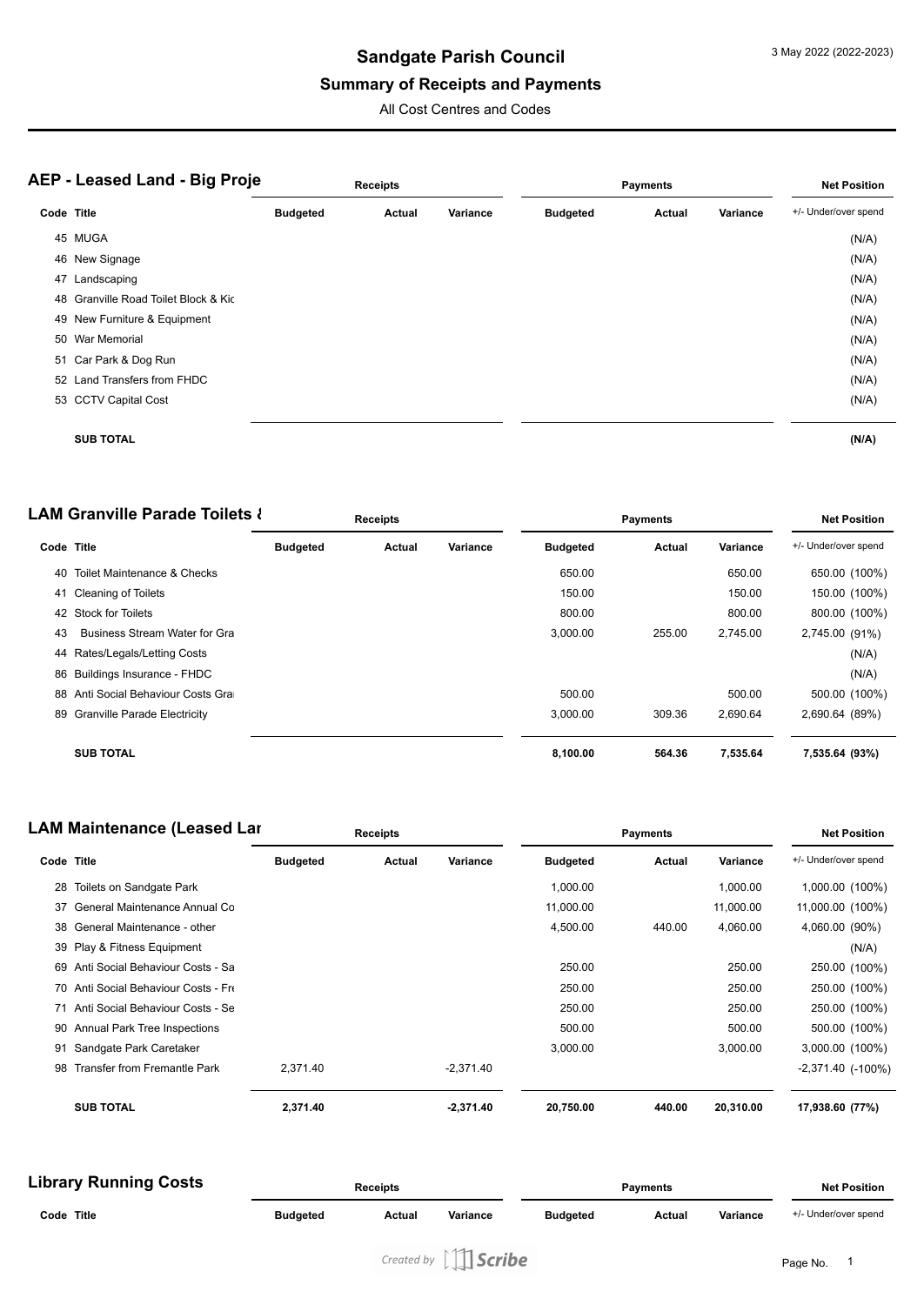# **Summary of Receipts and Payments**

All Cost Centres and Codes

| 75 Library Telephone<br>76 Library Business Rates<br><b>Library Newspapers</b><br>80 Library Mobile Phone<br>104 Library - Insurance Costs from F | 200.00<br>4,000.00 | 14.09<br>3,368.25                          | 185.91<br>631.75 | 185.91 (92%)<br>631.75 (15%)<br>(N/A)<br>(N/A)<br>(N/A) |
|---------------------------------------------------------------------------------------------------------------------------------------------------|--------------------|--------------------------------------------|------------------|---------------------------------------------------------|
|                                                                                                                                                   |                    |                                            |                  |                                                         |
|                                                                                                                                                   |                    |                                            |                  |                                                         |
|                                                                                                                                                   |                    |                                            |                  |                                                         |
|                                                                                                                                                   |                    |                                            |                  |                                                         |
|                                                                                                                                                   |                    |                                            |                  |                                                         |
|                                                                                                                                                   |                    | 20.75                                      | 199.25           | 199.25 (90%)                                            |
| 73 Library Electricity                                                                                                                            | 2,000.00           | 122.15                                     | 1,877.85         | 1,877.85 (93%)                                          |
| 72 Library Gas                                                                                                                                    | 2,000.00           | 220.09                                     | 1,779.91         | 1,779.91 (89%)                                          |
| 12 Minor Refurbishment Costs                                                                                                                      |                    |                                            |                  | (N/A)                                                   |
| 11 Cleaning                                                                                                                                       | 1,500.00           | 100.01                                     | 1,399.99         | 1,399.99 (93%)                                          |
| 10 Misc                                                                                                                                           | 500.00             |                                            | 500.00           | 500.00 (100%)                                           |
| 9 Handyman & H&S & General Ma                                                                                                                     | 800.00             |                                            | 800.00           | 800.00 (100%)                                           |
| 8 Rent Payable to FHDC                                                                                                                            |                    | 420.00                                     | $-420.00$        | $-420.00$ (N/A)                                         |
| 7 Leaseholder Insurance                                                                                                                           | 250.00             |                                            | 250.00           | 250.00 (100%)                                           |
| 5 Library - staff Costs                                                                                                                           | 5,800.00           | 411.88                                     | 5,388.12         | 5,388.12 (92%)                                          |
|                                                                                                                                                   |                    | 220.00<br>74 Business Stream Library Water |                  |                                                         |

| Loan Interest/Capital repayme |                         | <b>Receipts</b> |        |              | <b>Payments</b> |                 |        |           | <b>Net Position</b>  |  |
|-------------------------------|-------------------------|-----------------|--------|--------------|-----------------|-----------------|--------|-----------|----------------------|--|
| Code Title                    |                         | <b>Budgeted</b> | Actual | Variance     |                 | <b>Budgeted</b> | Actual | Variance  | +/- Under/over spend |  |
|                               | 32 PWLB Loan Repayments | 16.568.00       |        | $-16.568.00$ |                 | 18.568.00       |        | 18.568.00 | 2,000.00 (5%)        |  |
|                               | 106 Metro Bank          |                 |        |              |                 |                 |        |           | (N/A)                |  |
|                               | <b>SUB TOTAL</b>        | 16.568.00       |        | $-16.568.00$ |                 | 18.568.00       |        | 18.568.00 | 2,000.00(5%)         |  |

|            | <b>Parish Council Costs</b>         | <b>Receipts</b> |               |          |                 | <b>Net Position</b> |           |                      |               |
|------------|-------------------------------------|-----------------|---------------|----------|-----------------|---------------------|-----------|----------------------|---------------|
| Code Title |                                     | <b>Budgeted</b> | <b>Actual</b> | Variance | <b>Budgeted</b> | Actual              | Variance  | +/- Under/over spend |               |
|            | 1 Civic Expenses-Inc Parish Christ  |                 |               |          | 500.00          |                     | 500.00    |                      | 500.00 (100%) |
|            | 2 Chairmans Allowance               |                 |               |          | 300.00          |                     | 300.00    |                      | 300.00 (100%) |
|            | 3 Staff Costs                       |                 |               |          | 25,000.00       | 1,694.76            | 23,305.24 | 23,305.24 (93%)      |               |
|            | 4 Newsletter                        |                 |               |          | 1,000.00        |                     | 1,000.00  | 1,000.00 (100%)      |               |
|            | 6 Book Fund                         |                 |               |          |                 |                     |           |                      | (N/A)         |
|            | 13 Subscriptions                    |                 |               |          | 1,700.00        |                     | 1,700.00  | 1,700.00 (100%)      |               |
|            | 14 Bank Charges                     |                 |               |          |                 | 9.00                | $-9.00$   | $-9.00$ (N/A)        |               |
|            | 15 Postage & Stationery             |                 |               |          | 50.00           |                     | 50.00     |                      | 50.00 (100%)  |
|            | 16 Audit & Legal                    |                 |               |          | 1,600.00        |                     | 1,600.00  | 1,600.00 (100%)      |               |
|            | 17 Insurances                       |                 |               |          | 2,500.00        | 280.00              | 2,220.00  | 2,220.00 (88%)       |               |
|            | 18 Training                         |                 |               |          | 500.00          |                     | 500.00    |                      | 500.00 (100%) |
|            | 19 Hanging Baskets and Memorial     |                 |               |          | 5,000.00        |                     | 5,000.00  | 5,000.00 (100%)      |               |
|            | 20 Elections                        |                 |               |          | 2,000.00        |                     | 2,000.00  | 2,000.00 (100%)      |               |
| 21         | <b>Grants &amp; Donations</b>       |                 |               |          | 500.00          |                     | 500.00    |                      | 500.00 (100%) |
|            | 22 Office Equipment & Furniture     |                 |               |          | 500.00          | 111.32              | 388.68    | 388.68 (77%)         |               |
|            | 23 Safety & Cleanliness             |                 |               |          |                 |                     |           |                      | (N/A)         |
|            | 24 Broadband & Telephone            |                 |               |          | 500.00          |                     | 500.00    |                      | 500.00 (100%) |
|            | 25 Christmas Lights                 |                 |               |          | 6,000.00        |                     | 6,000.00  | 6,000.00 (100%)      |               |
| 26         | <b>Community Events</b>             |                 |               |          | 1,000.00        | 240.15              | 759.85    | 759.85 (75%)         |               |
|            | 27 Bin Maintenance (Street Furnitur |                 |               |          | 200.00          | 50.00               | 150.00    | 150.00 (75%)         |               |
|            | 29 Vending Machine Supplies         |                 |               |          | 500.00          |                     | 500.00    |                      | 500.00 (100%) |
|            | 30 Craft Club & Read & Rhyme        |                 |               |          |                 |                     |           |                      | (N/A)         |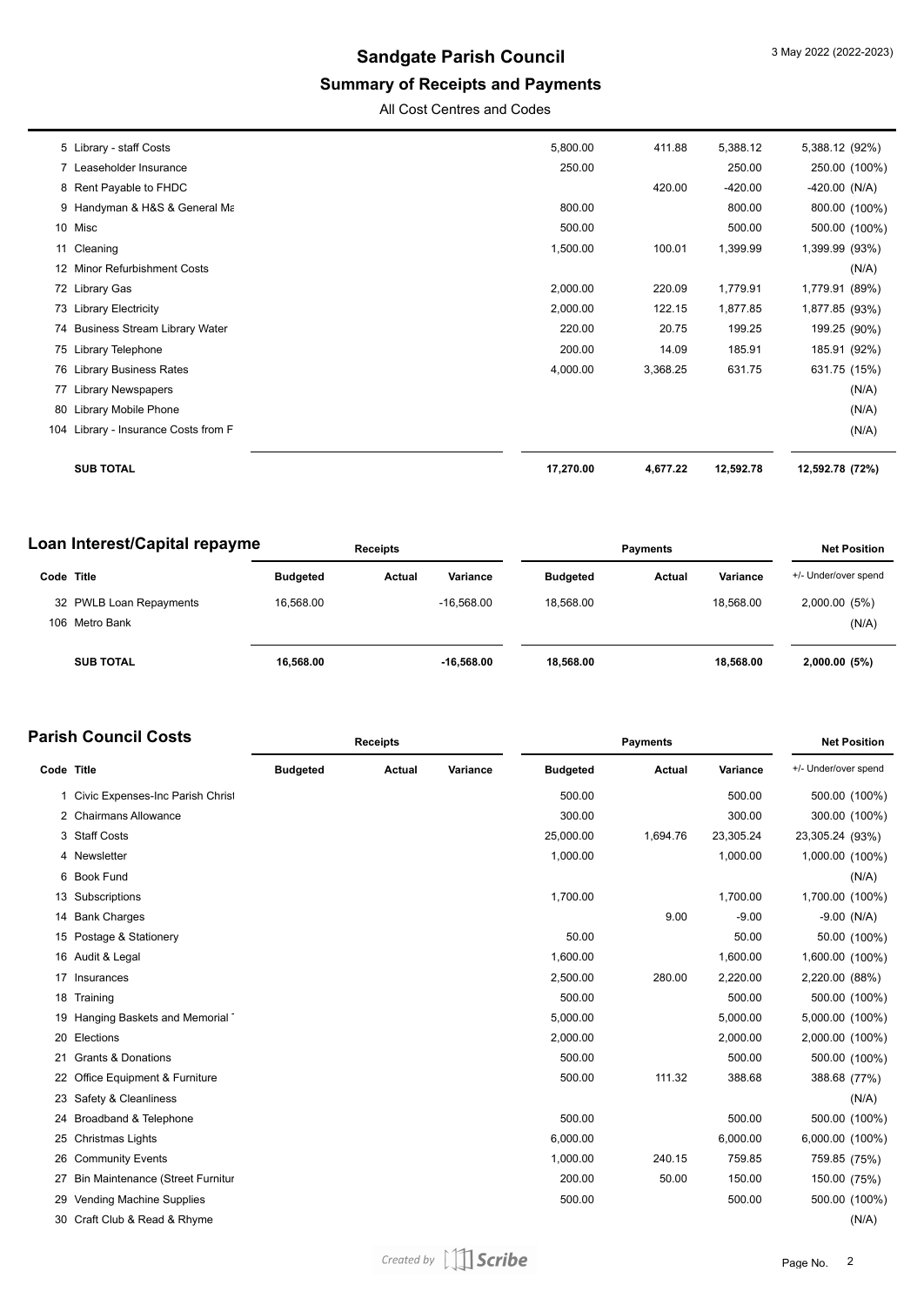# **Summary of Receipts and Payments**

All Cost Centres and Codes

|    | <b>SUB TOTAL</b>                     | 65,790.00 | 3,913.73 | 61,876.27 | 61,876.27 (94%) |               |
|----|--------------------------------------|-----------|----------|-----------|-----------------|---------------|
|    | 110 Covid grant payments             |           |          |           |                 | (N/A)         |
|    | 109 KCC cctv annual licence cost     | 150.00    |          | 150.00    |                 | 150.00 (100%) |
|    | 108 Defibrillator expenses           |           |          |           |                 | (N/A)         |
|    | 97 Staff SLCC Membership             | 200.00    |          | 200.00    |                 | 200.00 (100%) |
|    | 96 Scribe Annual License             | 500.00    |          | 500.00    |                 | 500.00 (100%) |
|    | 95 Waste Bin Replacements            |           |          |           |                 | (N/A)         |
|    | 94 Dog Bag Dispenser Supplies        | 100.00    |          | 100.00    |                 | 100.00 (100%) |
|    | 93 WEB Hosting                       | 400.00    | 119.90   | 280.10    | 280.10 (70%)    |               |
|    | 92 Printer Ink Cartridges            |           |          |           |                 | (N/A)         |
|    | 87 CCTV ICO Registration             |           |          |           |                 | (N/A)         |
|    | 84 Staff Payroll & Pension Service F |           |          |           |                 | (N/A)         |
|    | 83 CCTV Mobile Data Costs            |           | 61.66    | $-61.66$  | $-61.66$ (N/A)  |               |
|    | 82 Staff SLCC Membership             |           |          |           |                 | (N/A)         |
|    | 68 Major Projects Fund               |           |          |           |                 | (N/A)         |
|    | 60 IT Support                        | 1,600.00  | 673.97   | 926.03    | 926.03 (57%)    |               |
|    | 59 Sandgate Design Statement         | 200.00    |          | 200.00    |                 | 200.00 (100%) |
|    | 58 Contingency                       |           |          |           |                 | (N/A)         |
|    | 57 Seaside Award                     | 600.00    |          | 600.00    |                 | 600.00 (100%) |
|    | 56 Business Support                  | 200.00    |          | 200.00    |                 | 200.00 (100%) |
|    | 55 CCTV Utilities                    | 2,400.00  | 390.37   | 2,009.63  | 2,009.63 (83%)  |               |
|    | 54 CCTV Maintenance                  | 1,800.00  |          | 1,800.00  | 1,800.00 (100%) |               |
|    | 36 Leases & Licenses                 | 90.00     |          | 90.00     |                 | 90.00 (100%)  |
|    | 35 Environmental Improvements        | 4,000.00  | 282.60   | 3,717.40  | 3,717.40 (92%)  |               |
|    | 34 Twinning with Sandgatte           | 500.00    |          | 500.00    |                 | 500.00 (100%) |
|    | 33 Storage Costs                     | 700.00    |          | 700.00    |                 | 700.00 (100%) |
| 31 | Sea Festival                         | 3,000.00  |          | 3,000.00  | 3,000.00 (100%) |               |

| <b>Precept</b> |                  | <b>Receipts</b> |           |           | <b>Payments</b> |        |          | <b>Net Position</b>  |  |
|----------------|------------------|-----------------|-----------|-----------|-----------------|--------|----------|----------------------|--|
| Code Title     |                  | <b>Budgeted</b> | Actual    | Variance  | <b>Budgeted</b> | Actual | Variance | +/- Under/over spend |  |
|                | 62 Precept       |                 | 44.001.00 | 44.001.00 |                 |        |          | 44,001.00 (N/A)      |  |
|                | <b>SUB TOTAL</b> |                 | 44,001.00 | 44,001.00 |                 |        |          | 44,001.00 (N/A)      |  |

| <b>Total other Receipts</b> |                                       | <b>Receipts</b> |        |             | <b>Payments</b> |        |          | <b>Net Position</b>     |                        |
|-----------------------------|---------------------------------------|-----------------|--------|-------------|-----------------|--------|----------|-------------------------|------------------------|
| Code Title                  |                                       | <b>Budgeted</b> | Actual | Variance    | <b>Budgeted</b> | Actual | Variance | +/- Under/over spend    |                        |
| 61                          | <b>PWLB Investment Interest Recei</b> | 2,000.00        | 85.49  | $-1,914.51$ |                 |        |          | $-1,914.51$ ( $-95\%$ ) |                        |
|                             | 63 Summer Reading Challenge Cra       | 350.00          |        | $-350.00$   |                 |        |          |                         | $-350.00$ ( $-100\%$ ) |
|                             | 64 KCC Libray Refund - Property El    | 6,500.00        | 600.68 | $-5,899.32$ |                 |        |          | $-5,899.32$ $(-90\%)$   |                        |
|                             | 65 Fremantle Park Dowry               |                 |        |             |                 |        |          |                         | (N/A)                  |
|                             | 66 HMRC VAT Refund                    |                 |        |             |                 |        |          |                         | (N/A)                  |
|                             | 67 The Boat House Rent Payments       | 8,500.00        |        | $-8,500.00$ |                 |        |          | $-8,500.00$ $(-100\%)$  |                        |
|                             | 78 FHDC Small Business Grant          |                 |        |             |                 |        |          |                         | (N/A)                  |
|                             | 79 KCC Library Refund - Non Prope     | 8,800.00        |        | $-8,800.00$ |                 |        |          | $-8,800.00$ $(-100\%)$  |                        |
| 81                          | Insurance Claim                       |                 |        |             |                 |        |          |                         | (N/A)                  |
|                             | 85 CCTV - FHDC High Street Fund       |                 |        |             |                 |        |          |                         | (N/A)                  |
| 99                          | Sir John Moore Memorial Income        |                 |        |             |                 |        |          |                         | (N/A)                  |
|                             | 100 Library Income                    | 300.00          |        | $-300.00$   |                 |        |          |                         | -300.00 (-100%)        |